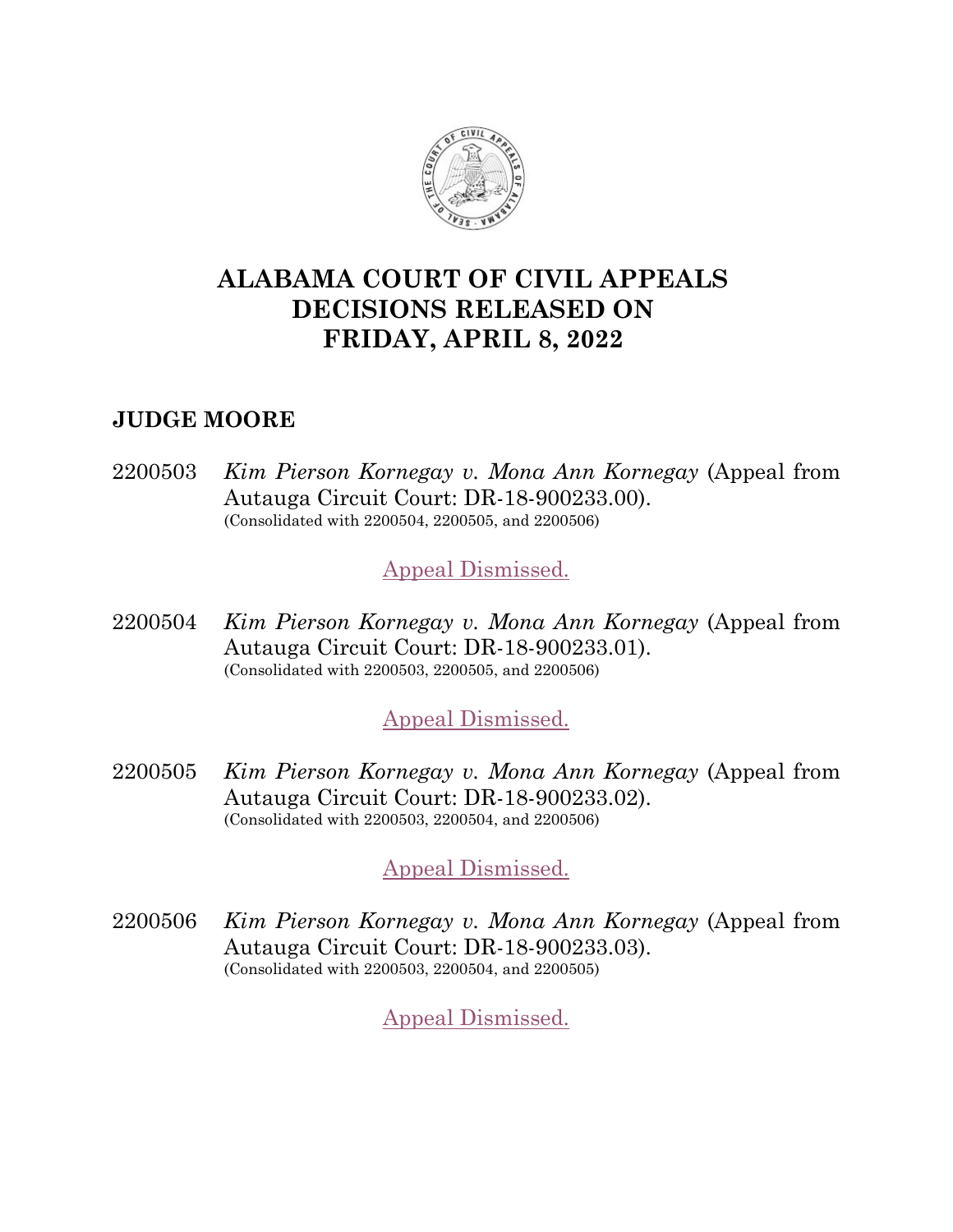2201000 *N.B. v. Coffee County Department of Human Resources* (Appeal from Coffee Juvenile Court: JU-21-239.01). (Consolidated with 2201001 and 2201002)

### Affirmed. No Opinion.

2201001 *N.B. v. Coffee County Department of Human Resources* (Appeal from Coffee Juvenile Court: JU-21-240.01). (Consolidated with 2201000 and 2201002)

## Affirmed. No Opinion.

2201002 *N.B. v. Coffee County Department of Human Resources* (Appeal from Coffee Juvenile Court: JU-21-241.01). (Consolidated with 2201000 and 2201001)

## Affirmed. No Opinion.

2210011 *R.W. v. Limestone County Department of Human Resources* (Appeal from Limestone Juvenile Court: JU-20-7.02). (Consolidated with 2210012)

## Affirmed. No Opinion.

2210012 *D.H. v. Limestone County Department of Human Resources* (Appeal from Limestone Juvenile Court: JU-20-7.02). (Consolidated with 2210011)

Affirmed. No Opinion.

2210060 *Hannah C. Wood v. Daniel K. Gibson* (Appeal from Winston Circuit Court: DR-18-900083.01).

[Reversed and Remanded With Instructions.](https://acis.alabama.gov/displaydocs.cfm?no=1126859&event=6B00VRP40)

2210109 *T.S.M. v. Geneva County Department of Human Resources* (Appeal from Geneva Juvenile Court: JU-20-129.02). (Consolidated with 2210110)

Affirmed. No Opinion.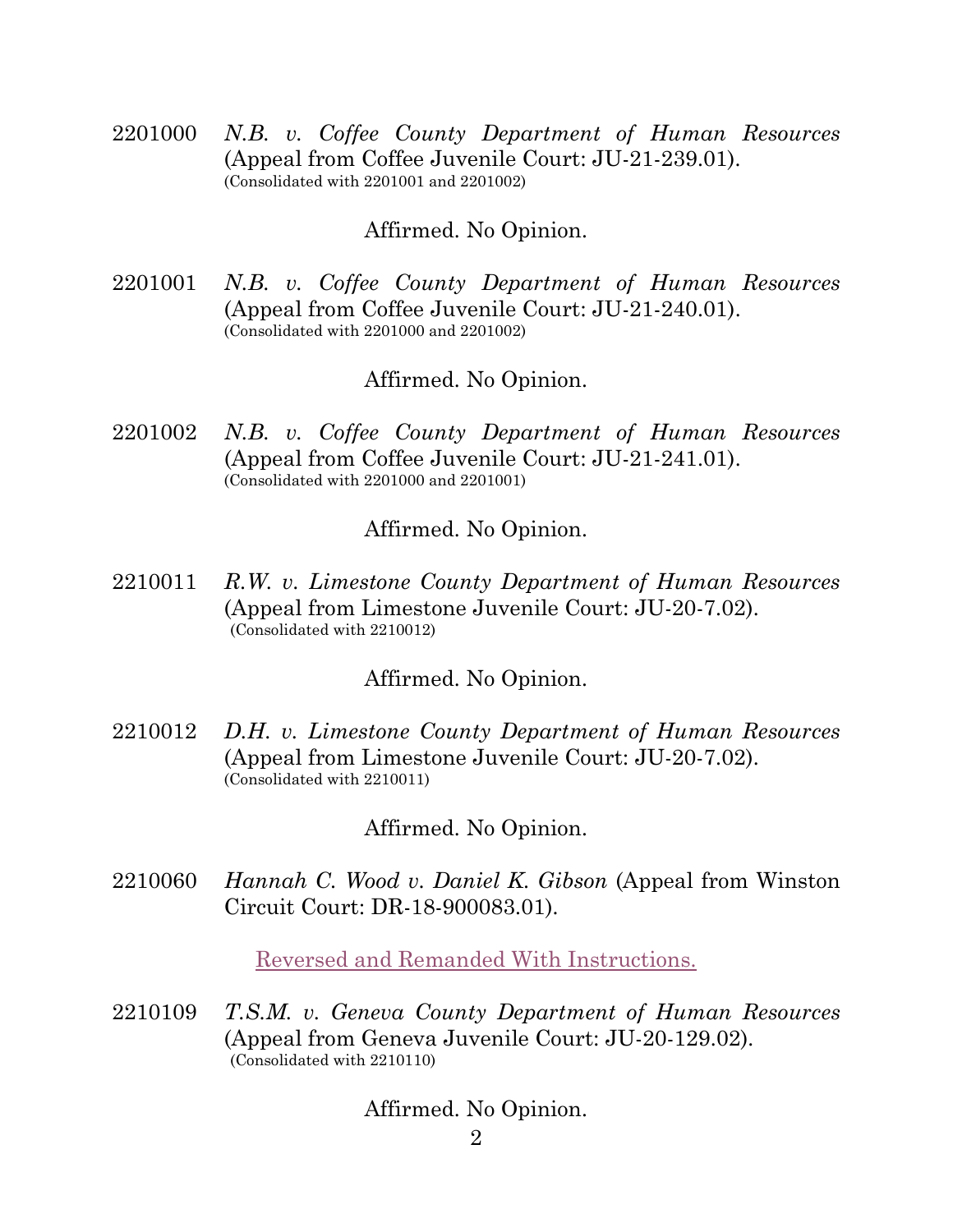2210110 *T.S.M. v. Geneva County Department of Human Resources* (Appeal from Geneva Juvenile Court: JU-20-130.02). (Consolidated with 2210109)

Affirmed. No Opinion.

#### **JUDGE EDWARDS**

2200654 *M&M Transportation, LLC, Joseph Scott Mashburn, and Timothy E. Nichols v. Allied Minerals, Inc., and Charles McKell* (Appeal from St. Clair Circuit Court: CV-19-79).

Affirmed. No Opinion.

#### **JUDGE HANSON**

2200447 *Mari Garner v. Adrian Lopez-Hernandez* (Appeal from DeKalb Circuit Court: DR-20-900166).

Affirmed. No Opinion.

2200905 *Josephine Goudy v. Walter Dwayne Graham* (Appeal from Montgomery Circuit Court: CV-21-276).

Affirmed. No Opinion.

2200668 *Douglas James King, Jr. v. Yelanda King* (Appeal from Russell Circuit Court: DR-19-900100).

Affirmed. No Opinion.